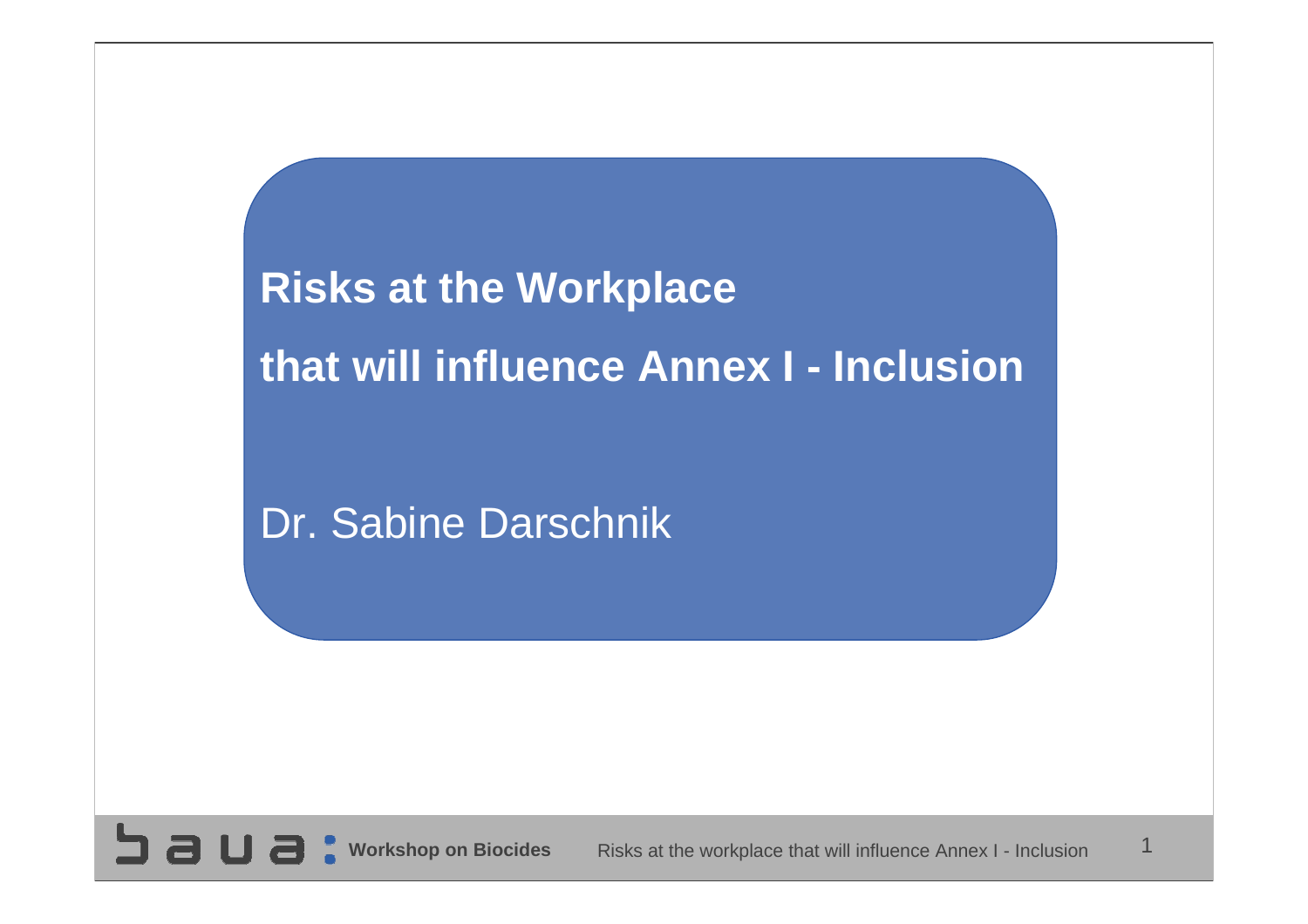# **Biocidal product directive RL 98/8/EC**

In accordance with Article 5(1)(b) of the Directive Member States shall only authorise a biocidal product if ...

**... the product has no unacceptable effects on human or animal health directly or indirectly ...**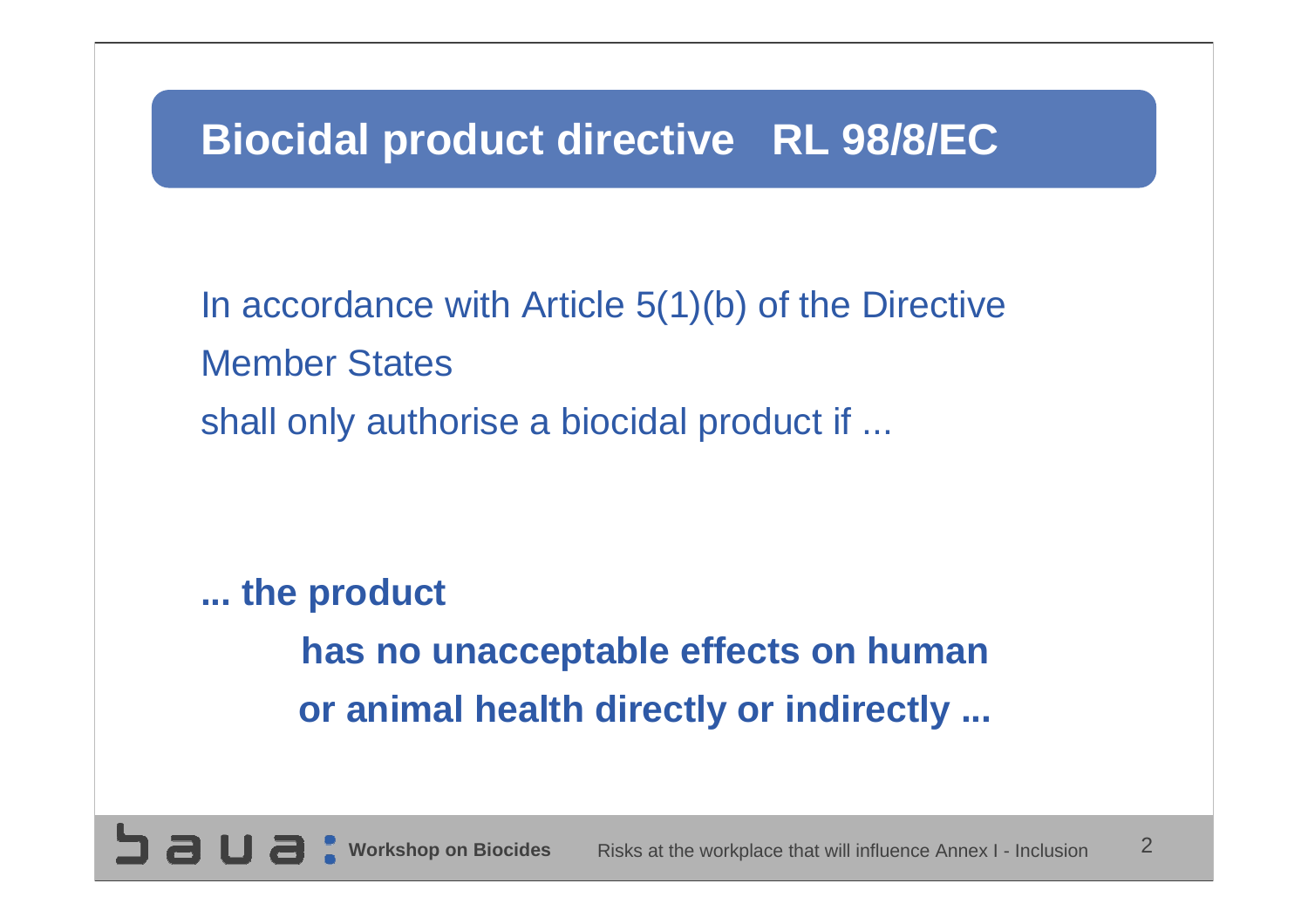# **Occupational diseases Germany 2004**



#### <sup>(1)</sup> for comparison  $\sim 60.000$  notified

**SUBC**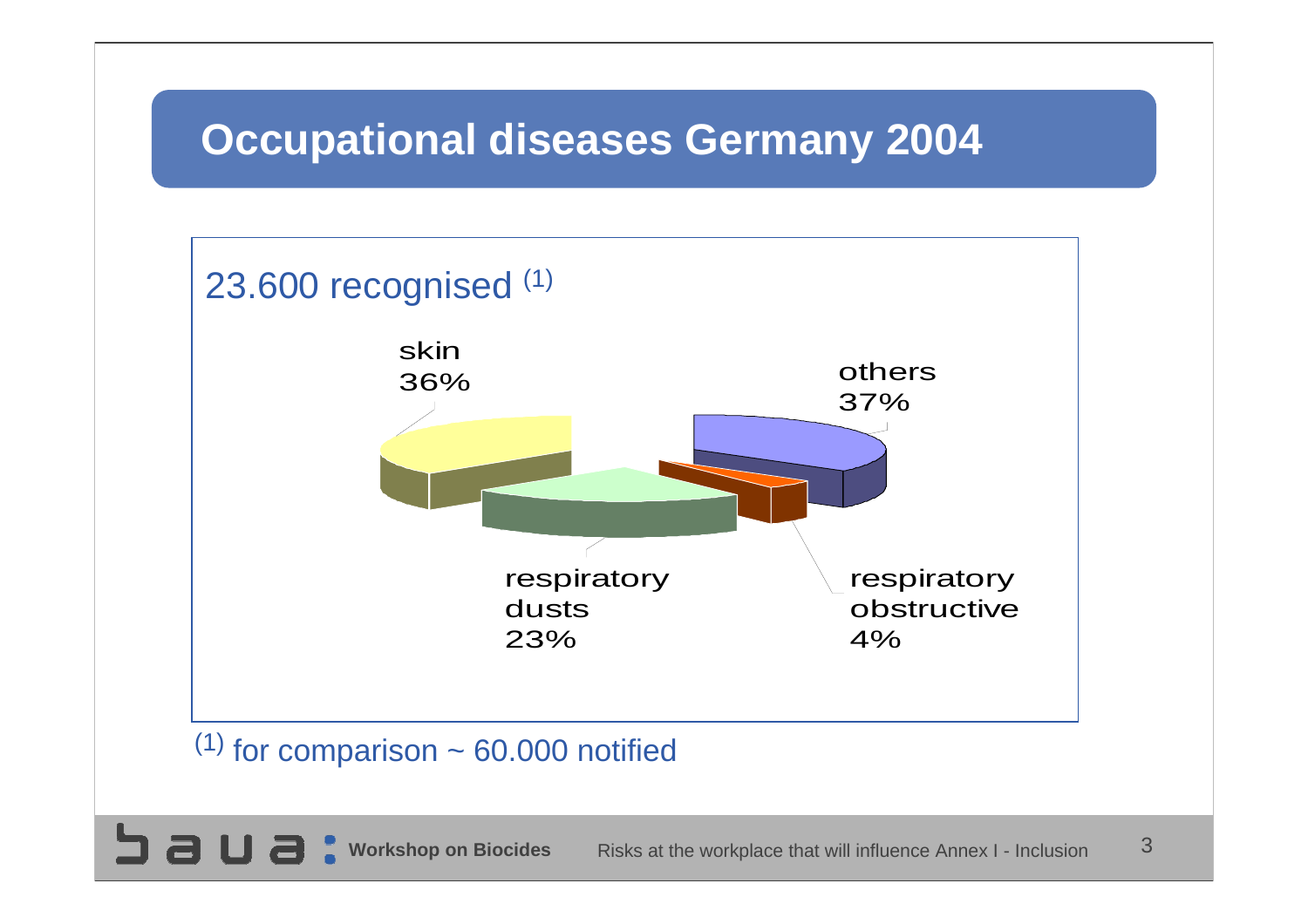## **Professional use of biocides**

 $\Box$  a

| registered products in Germany | $\sim$ 13,000 |  |
|--------------------------------|---------------|--|
| active substances              | 300<br>$\sim$ |  |

active substances: professional use only 20 of 41 (1st list) products used by non-professionals  $\sim 10\%$ 

### **"workers are the first and often the only ones to be directly exposed"**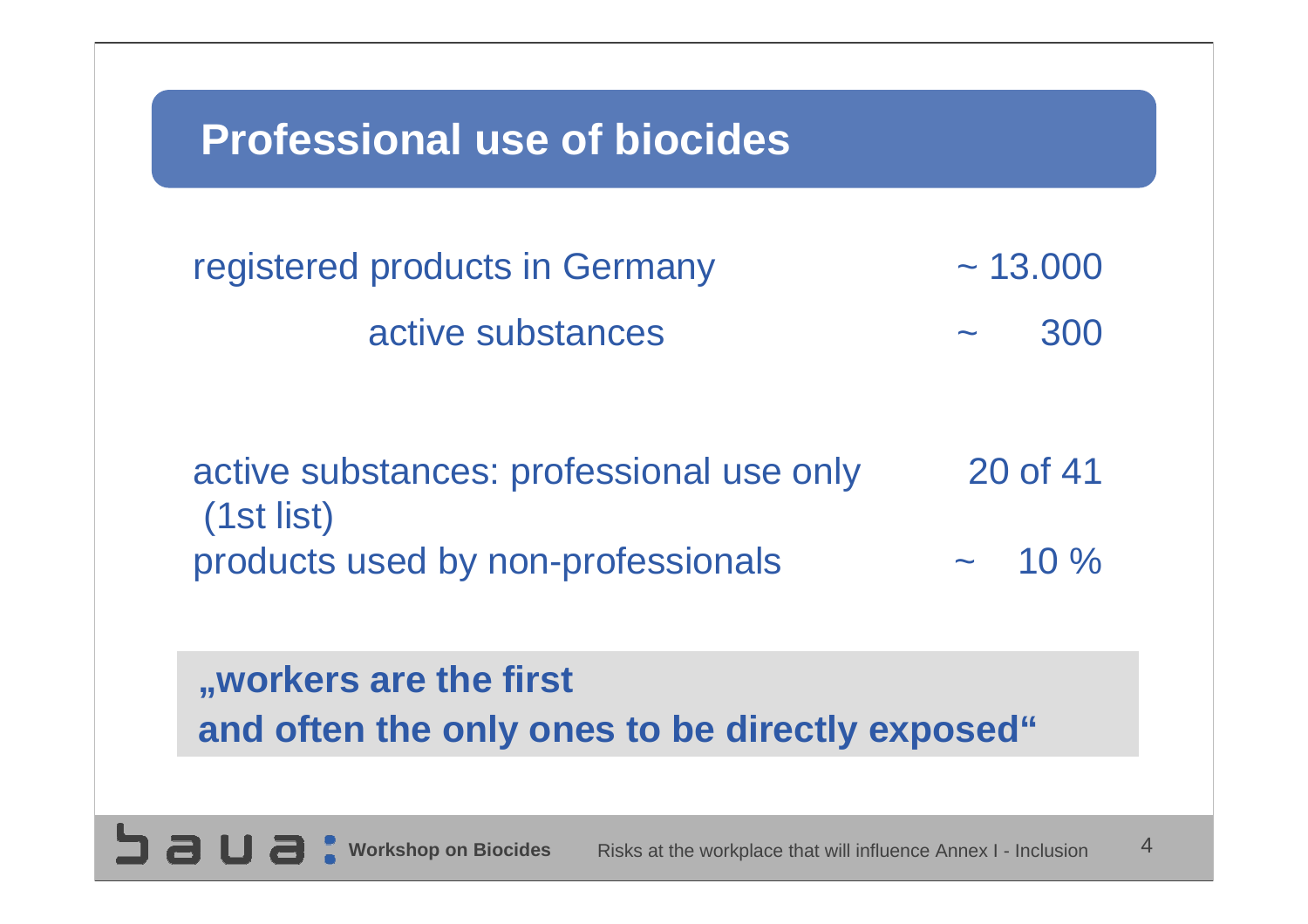## **Positive list**

 $5a$ ua:

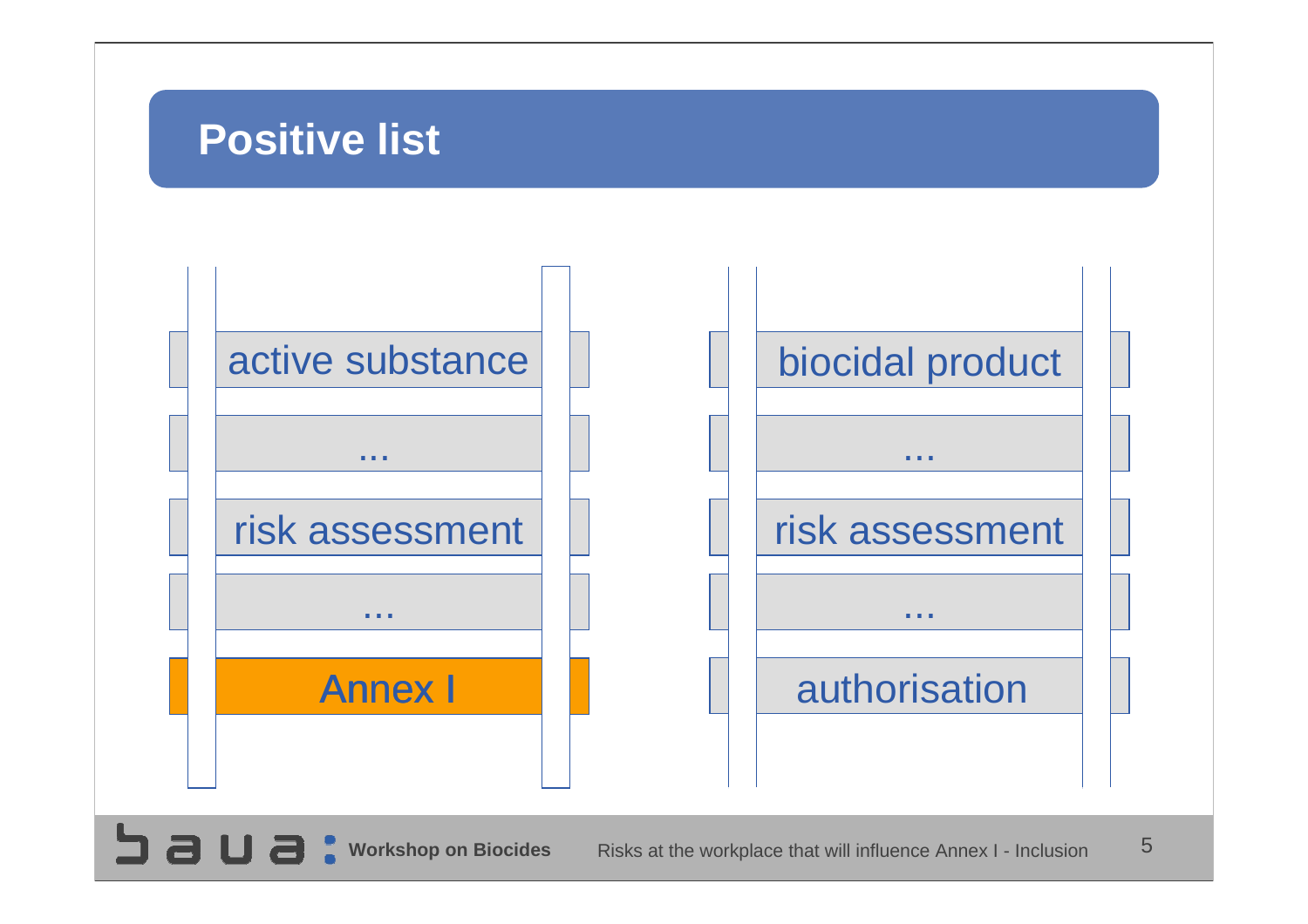## **Existing active substances**

Priorities for the evaluation

product type professional use (e.g.)

- 1. wood preservatives carpenter, rodenticides
- 2. disinfectants, ... The nurse, butcher
- 

pest control operator

3. insecticides, ... gardener, farmer

- **.**
- **.**
- **.**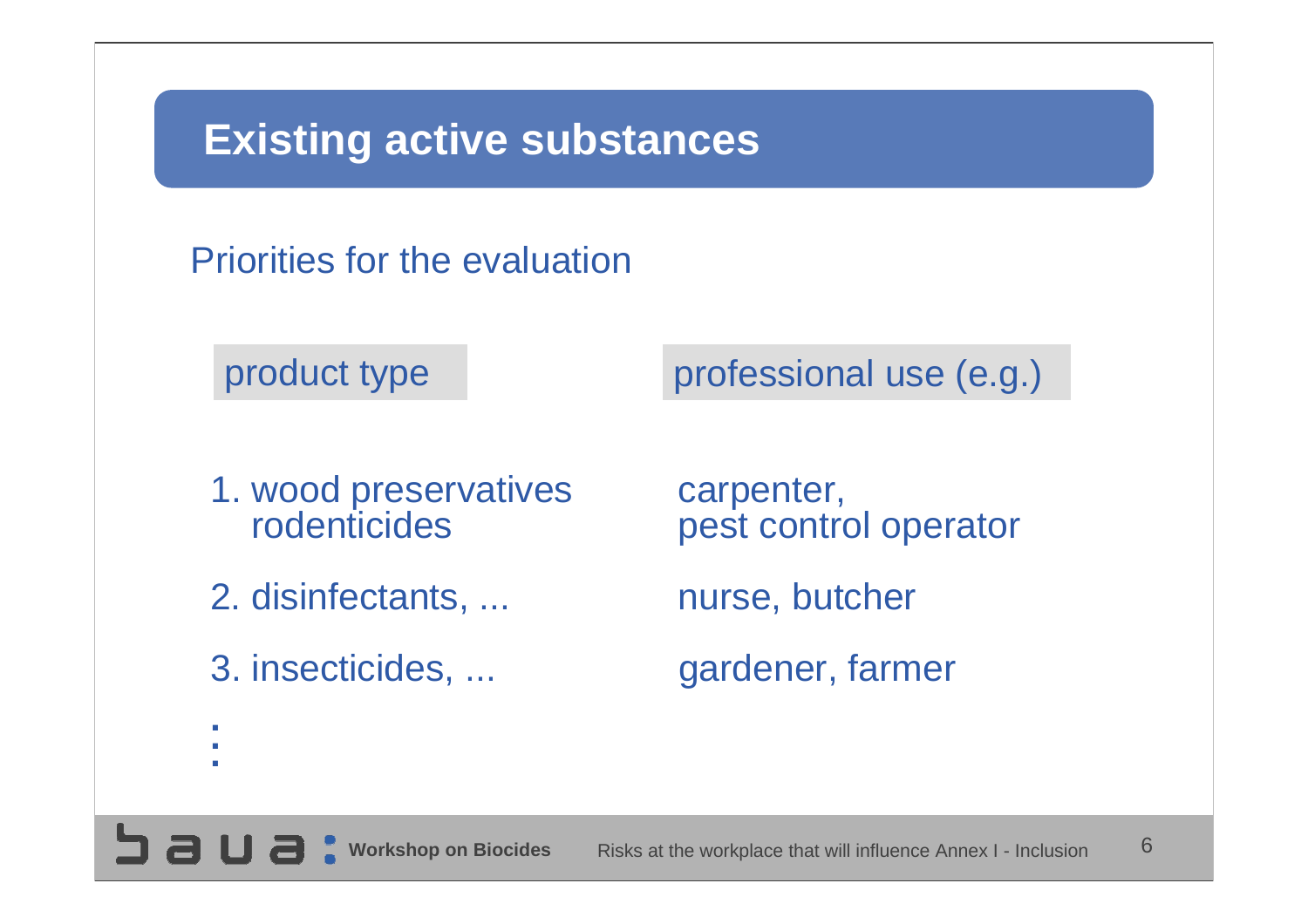# **Examples of workplaces**



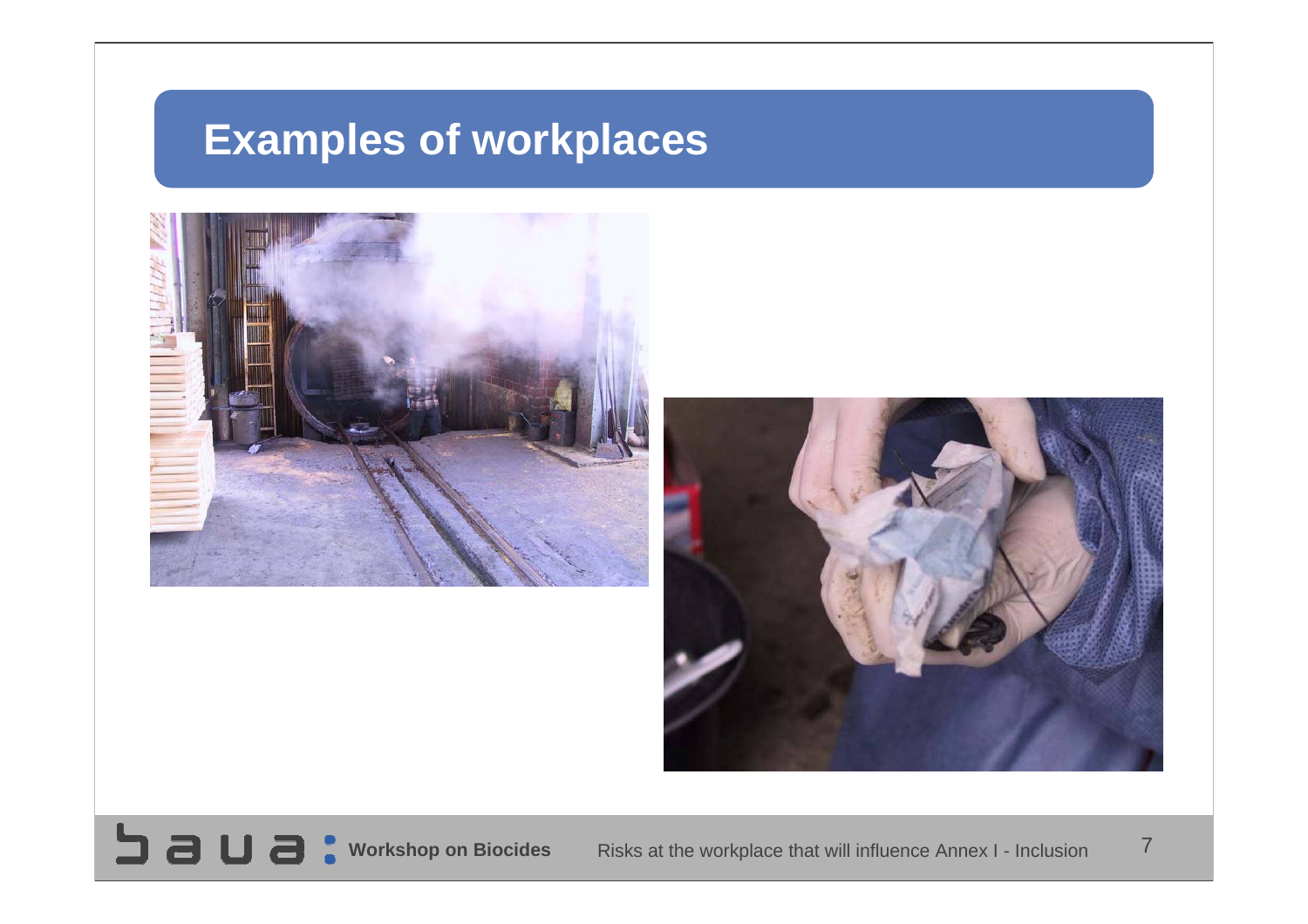### **Prerequisites for Annex I- Inclusion**

saua:

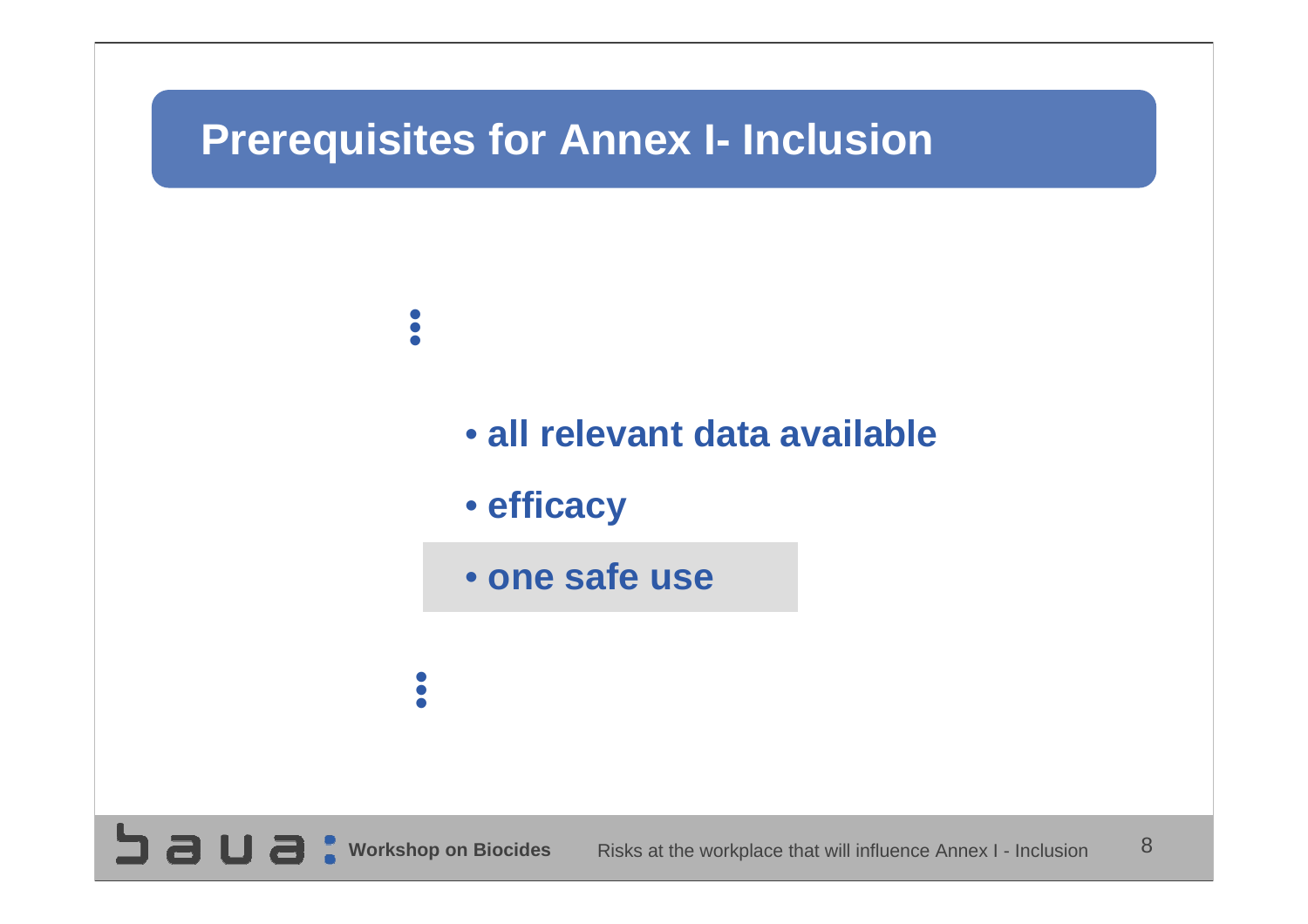

#### **exposure < reference value: no concern**

#### **exposure > reference value: concern**

**in case of concern:**

- **• protection measures**
- **• restrictions**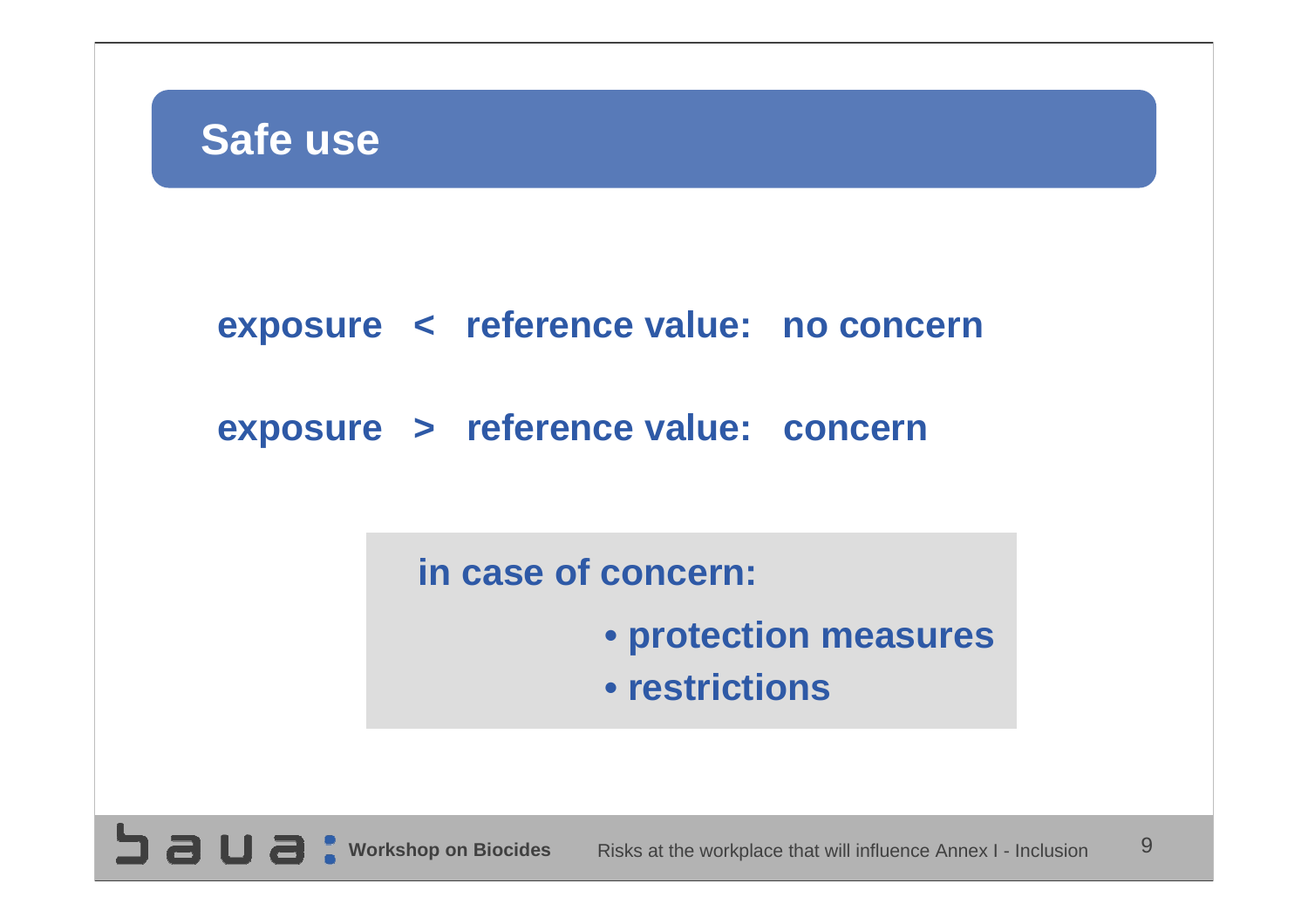# **Topics**

potential  $\leftrightarrow$  actual  $OEL \leftrightarrow AOEL$ already applied  $\leftrightarrow$  additional • **exposure assessment** • **reference value**• **risk reduction**

> • **common understanding** • **identification of problems** • **ideas for a way forward**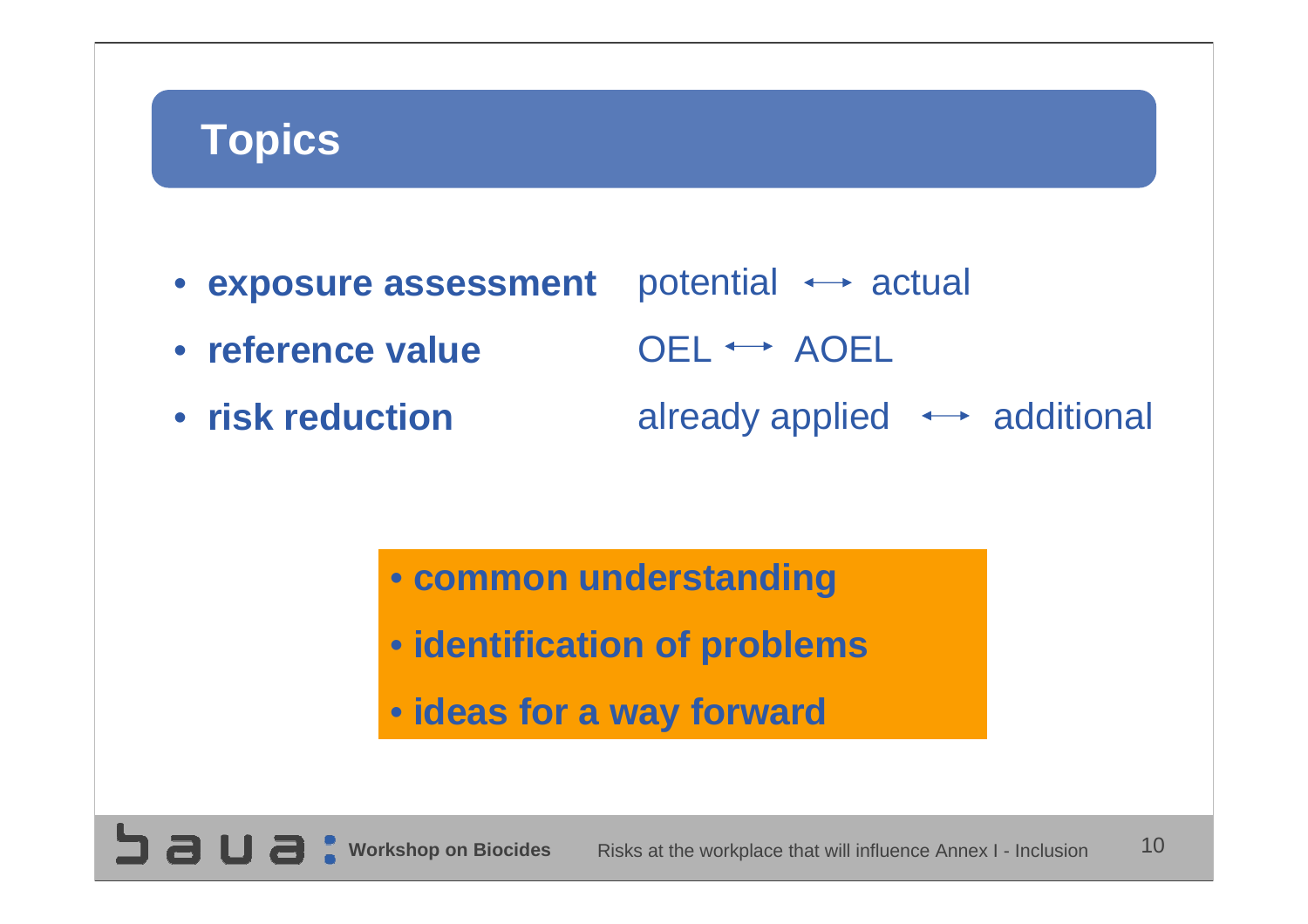## **Exposure data provided**

**SUBC** 

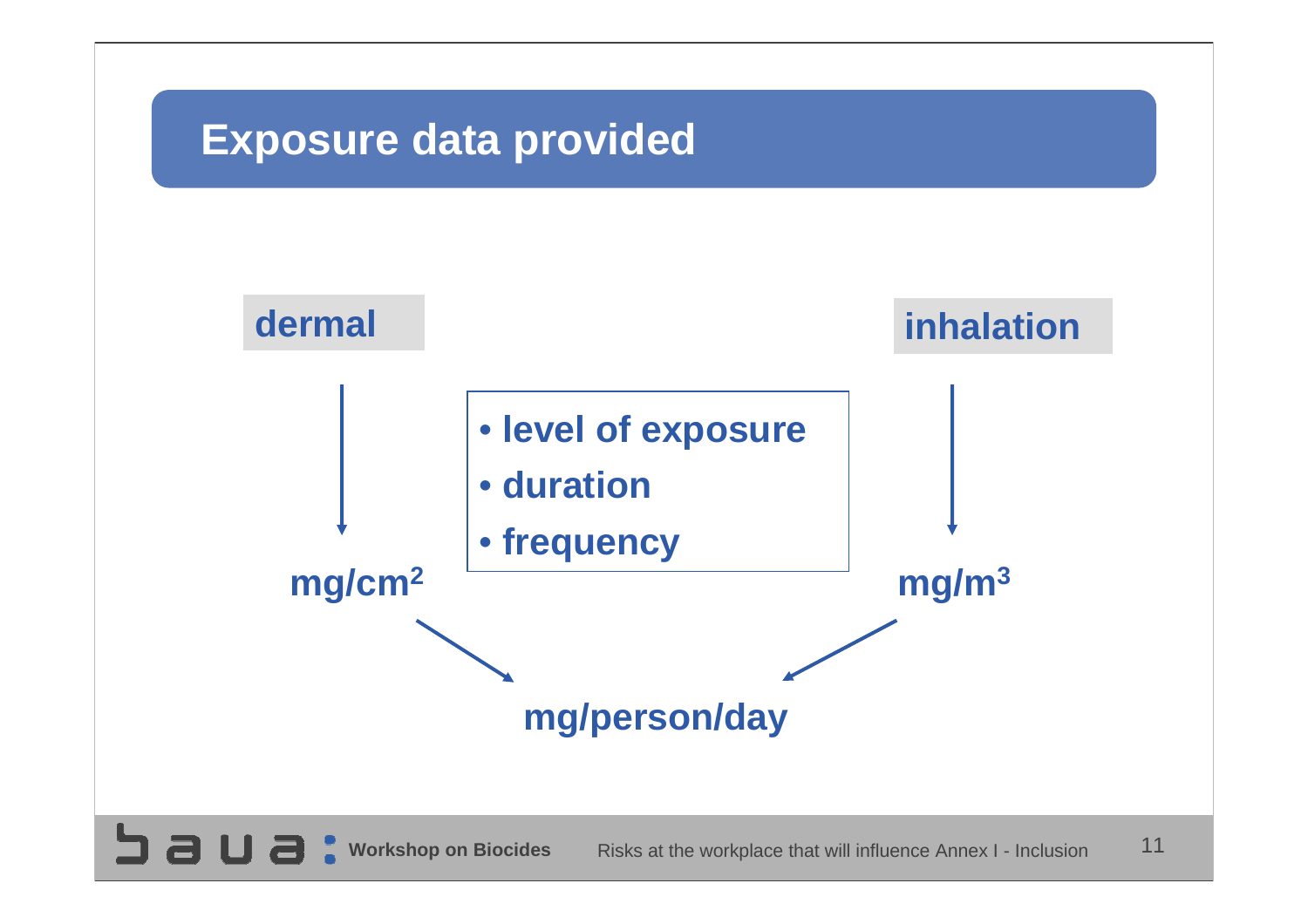## **Source of exposure information**

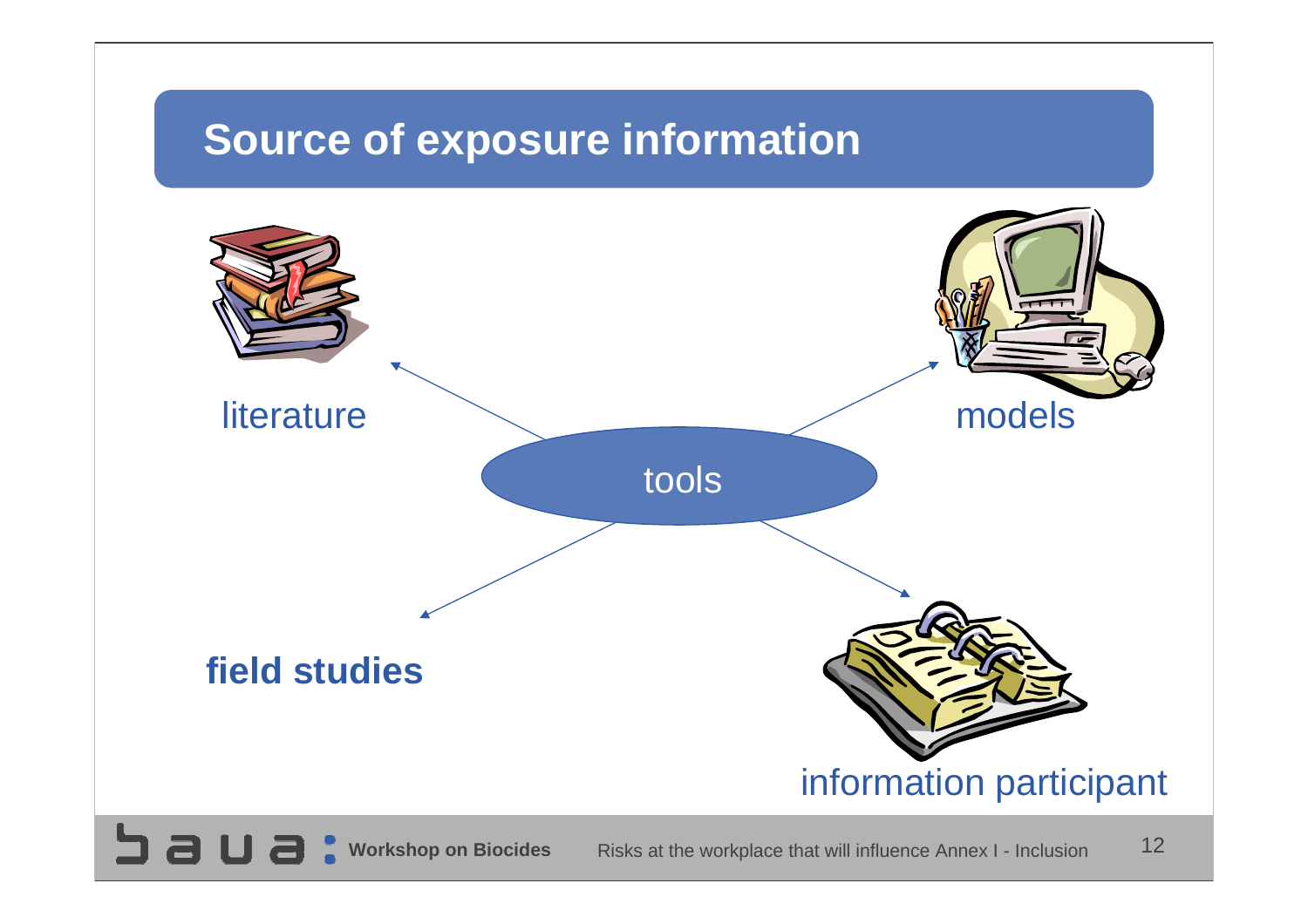# **Example for field studies**



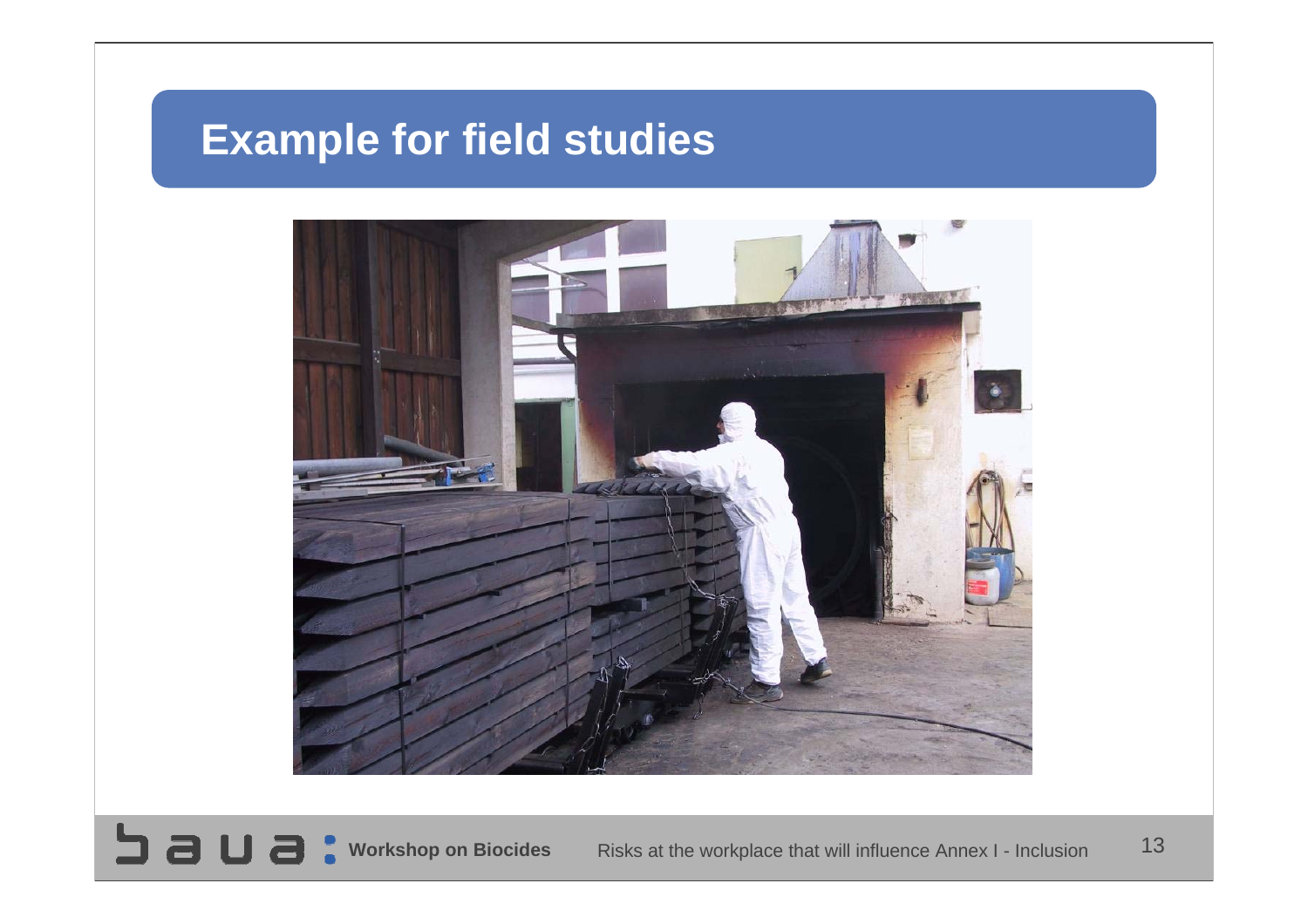## **Actual exposure**

 $\Box$  a

#### e.g. dermal exposure of potassium sorbate (szenario bathing or dipping)

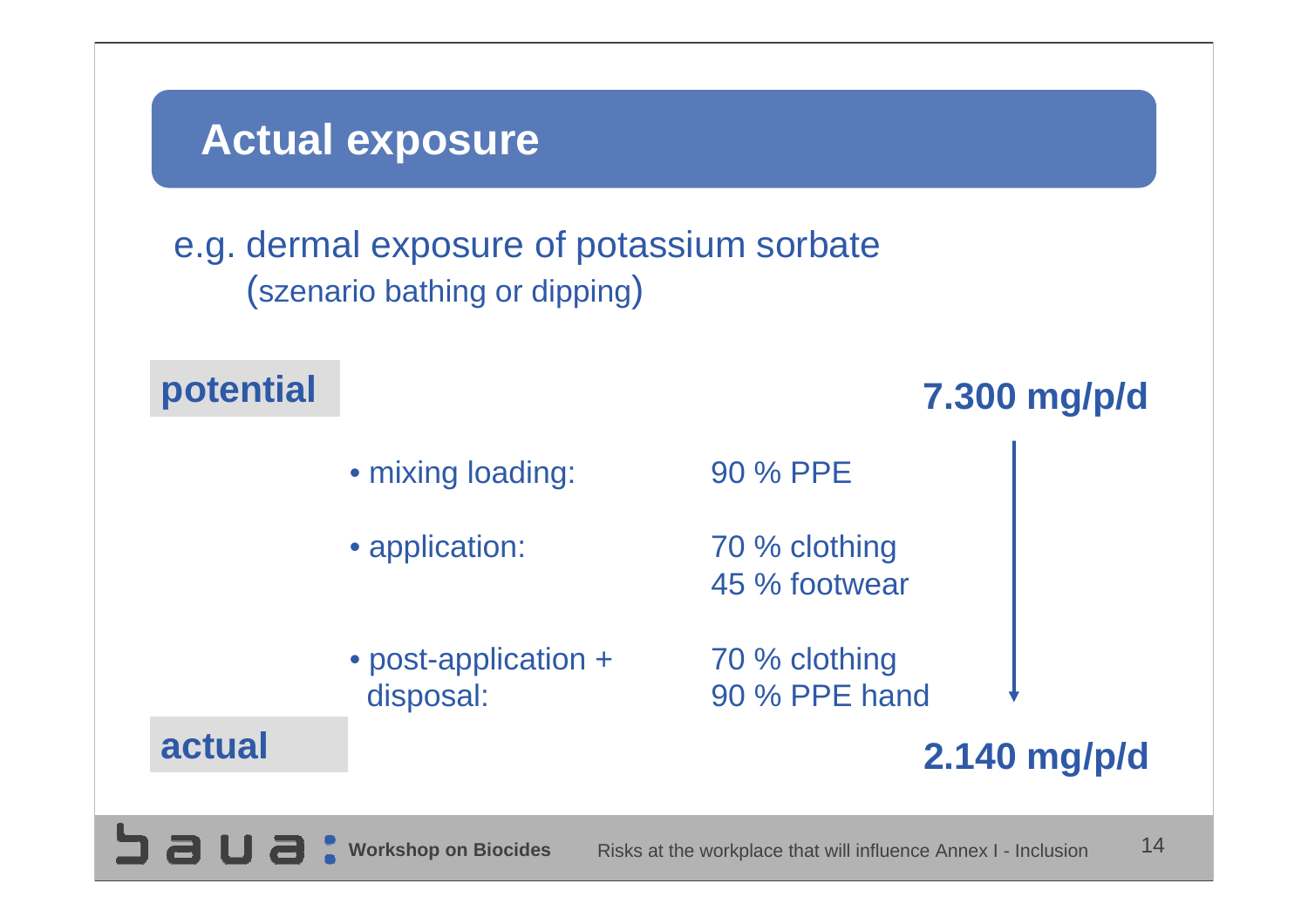# **Specific questions**  $*$  **exposure**  $*$

- **how to bridge missing information (defaults) ?**
- **which uncertainties exist?**
- **which model is applicable?**
- **how to derive actual exposure?**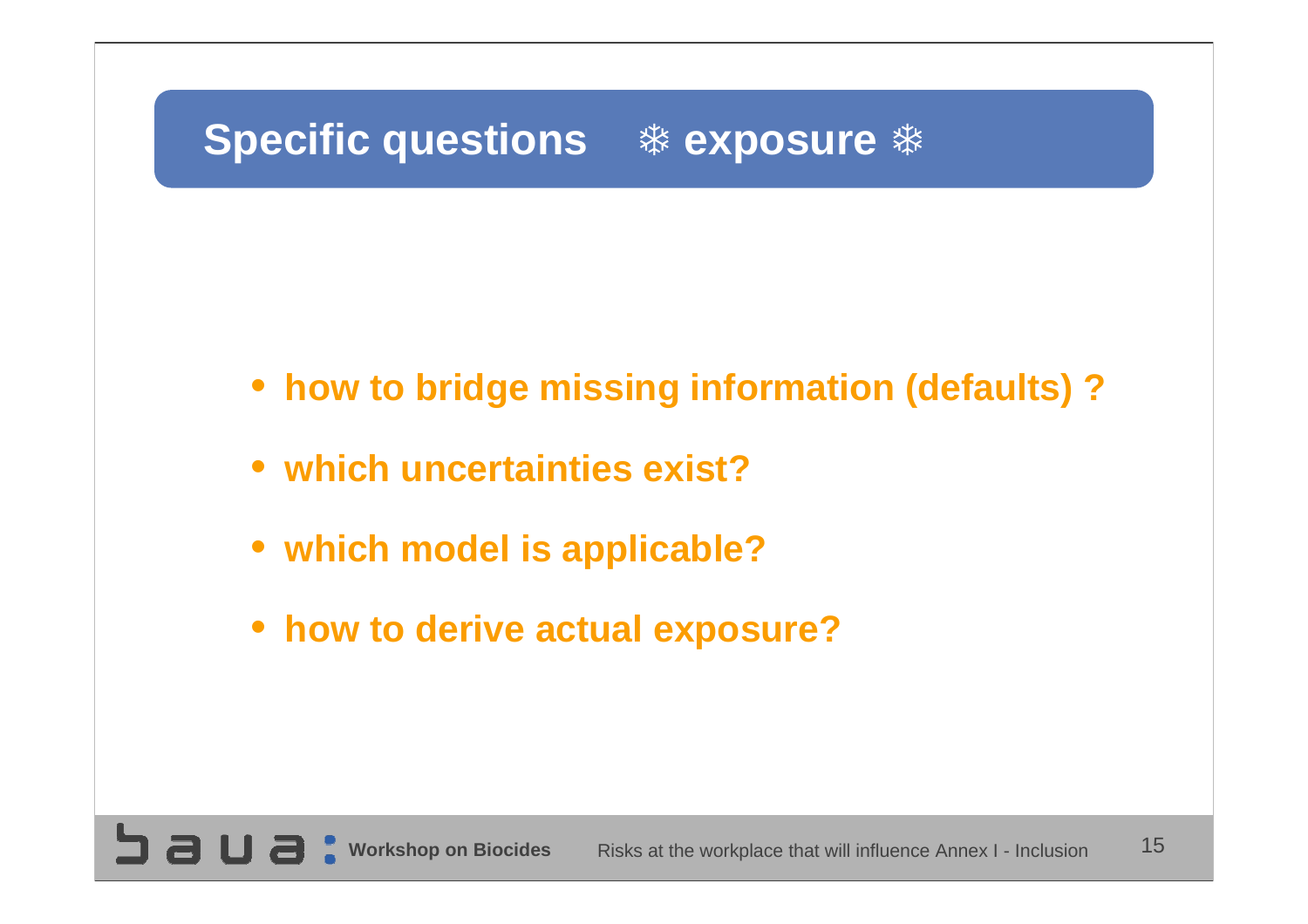#### **Reference value**

コョロ

Fai

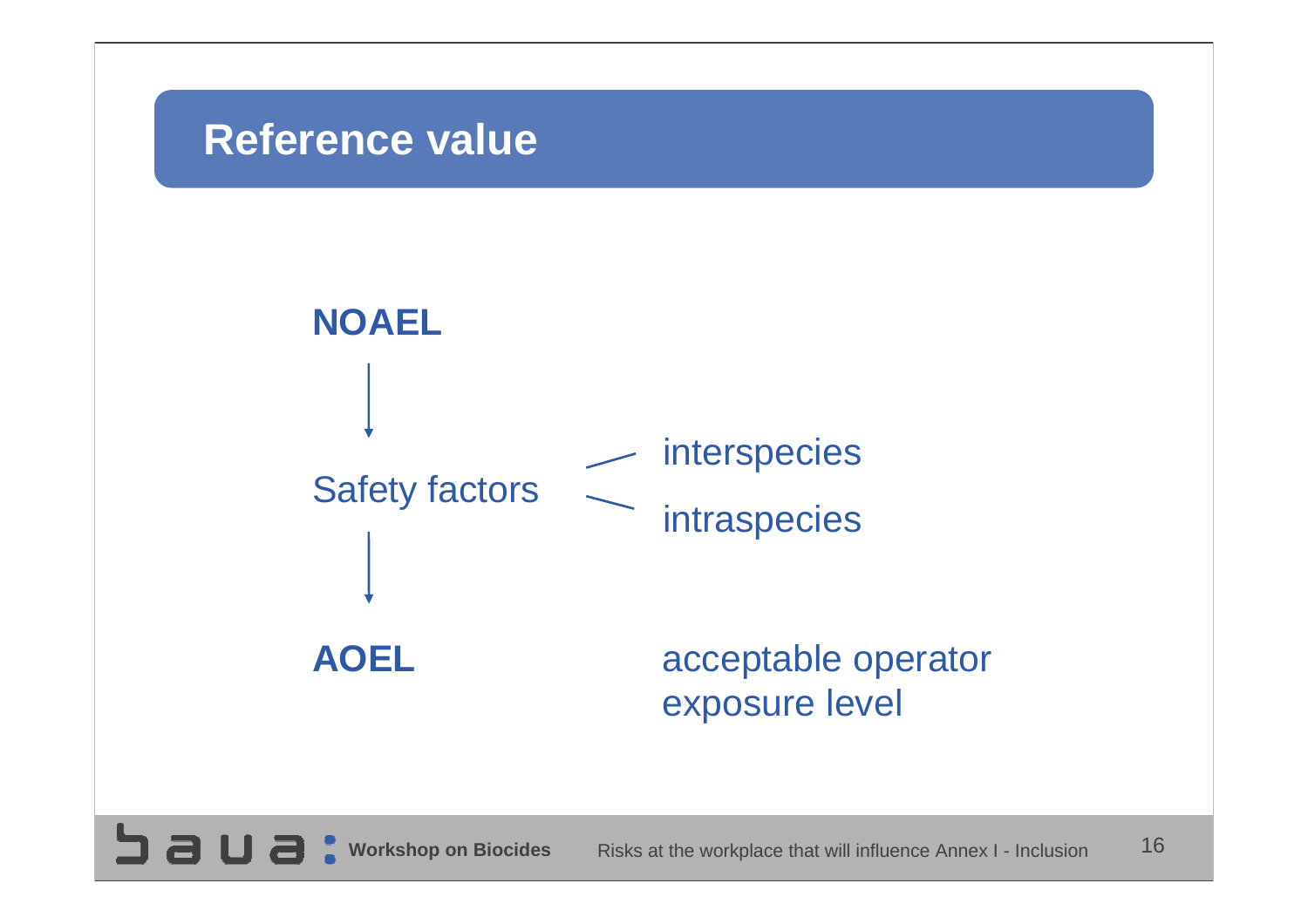

 $3a$ ua: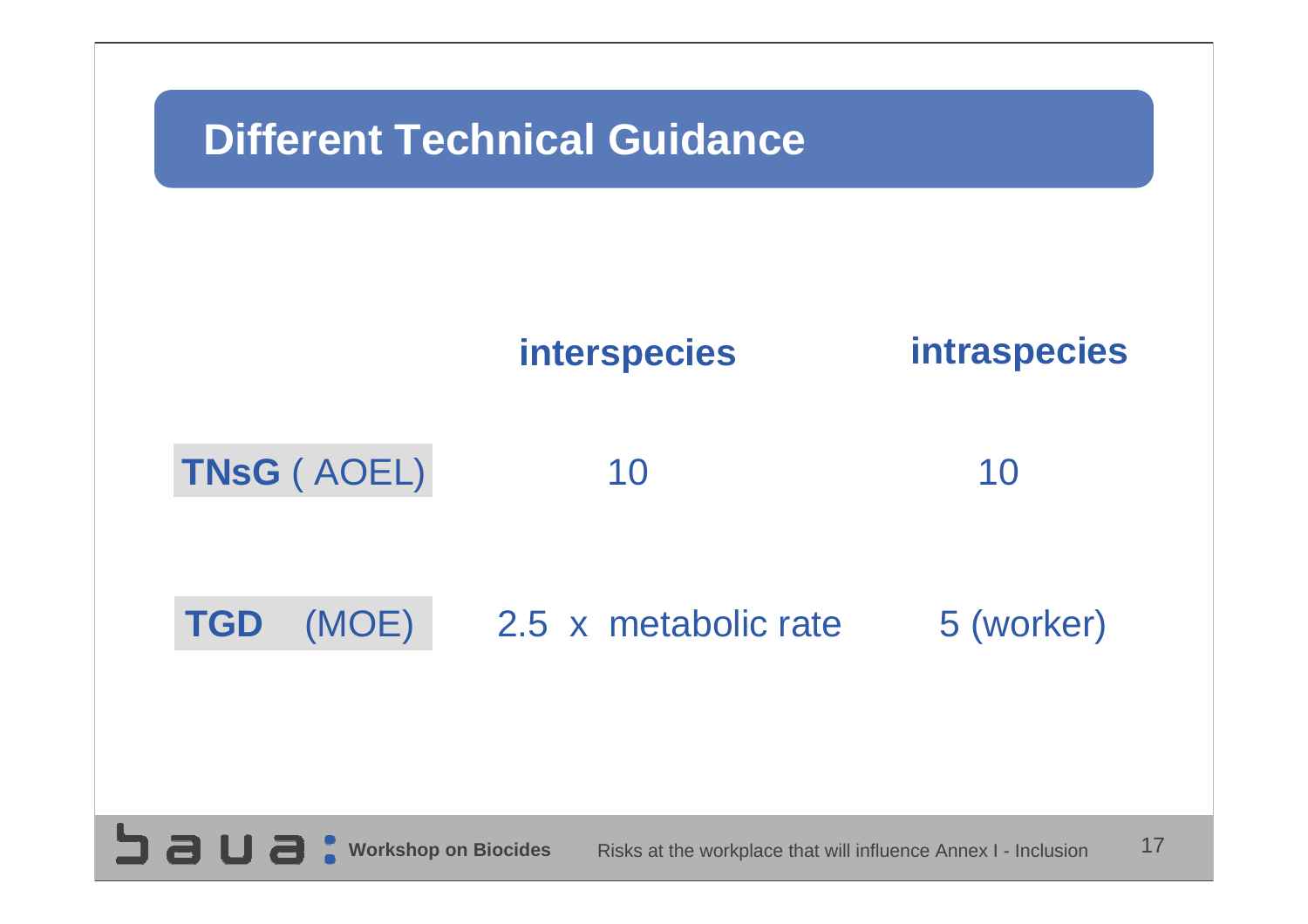# **Additional considerations**

#### **Internal / external value**

- absorption data
- route specific toxicity
- combined exposure

#### **Different exposure length**

- acute reference dose
- short-term reference dose
- long-term reference dose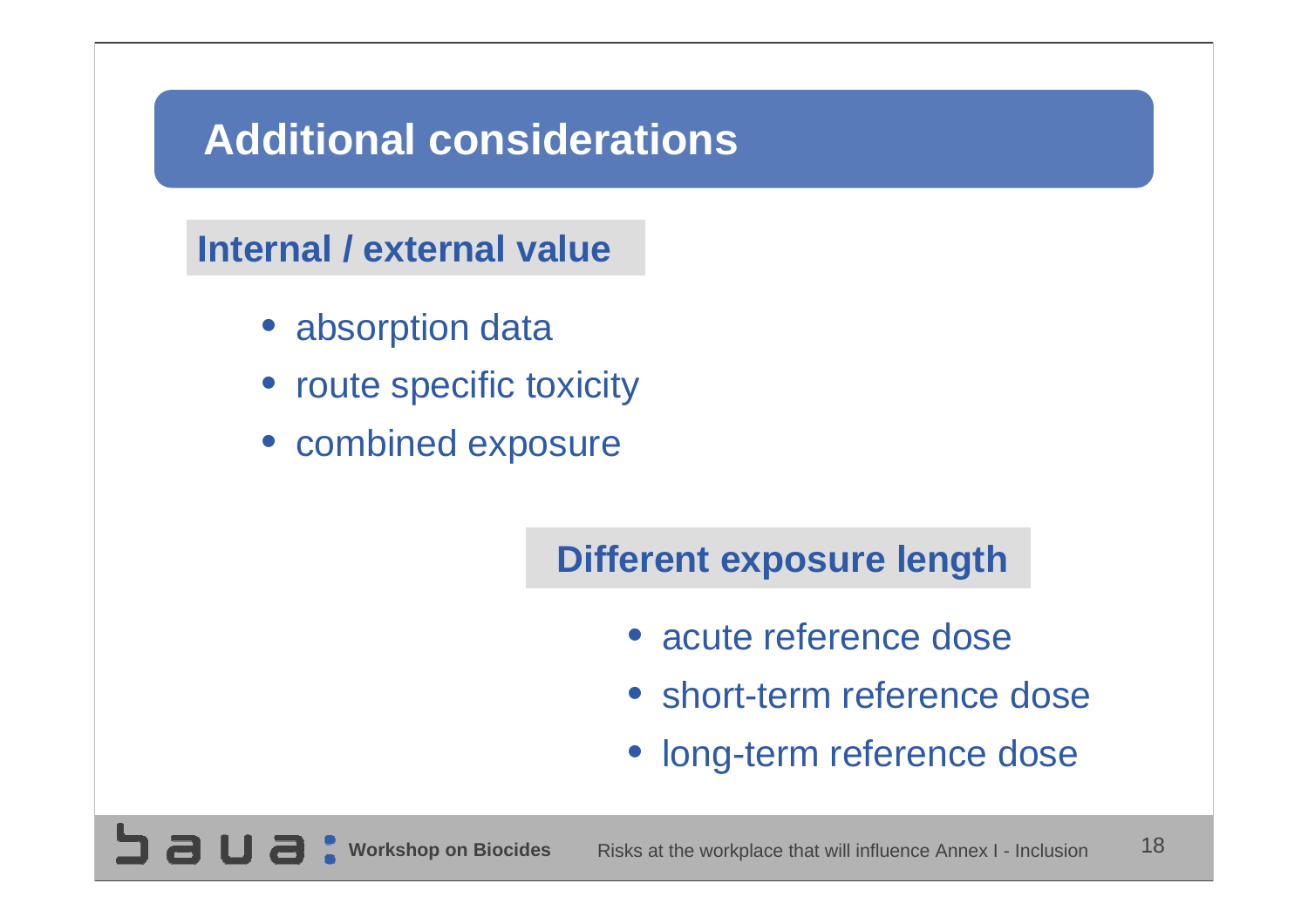# **Specific questions**  $*$  **reference values**  $*$

- **different reference values from the same data ?**
- **how to calculate internal values?**
- **shall reference values refer to exposure duration ?**

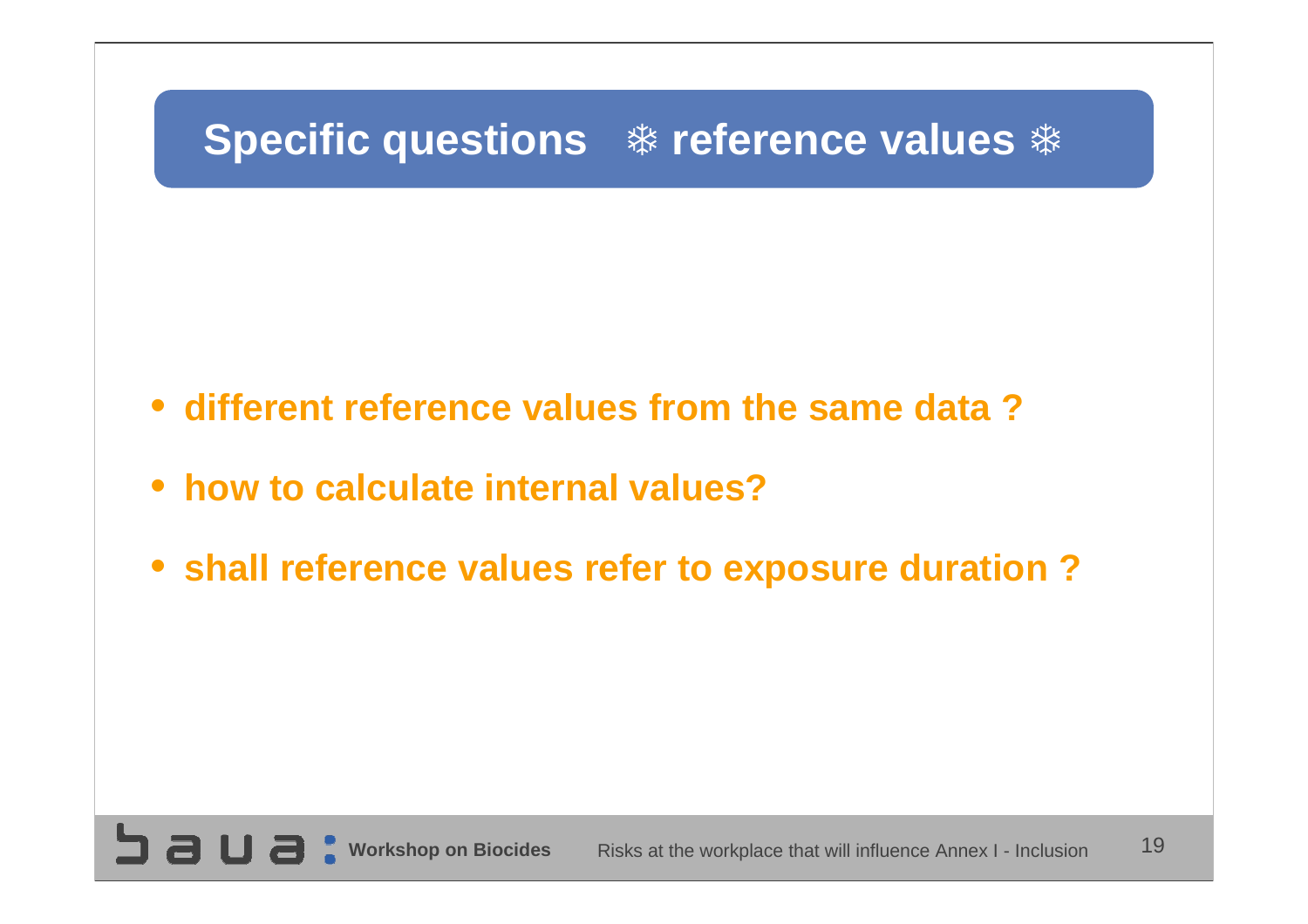### **Risk reduction measures ...**

#### **... already applied**

**SUBC** 



#### **... decide on actual exposure**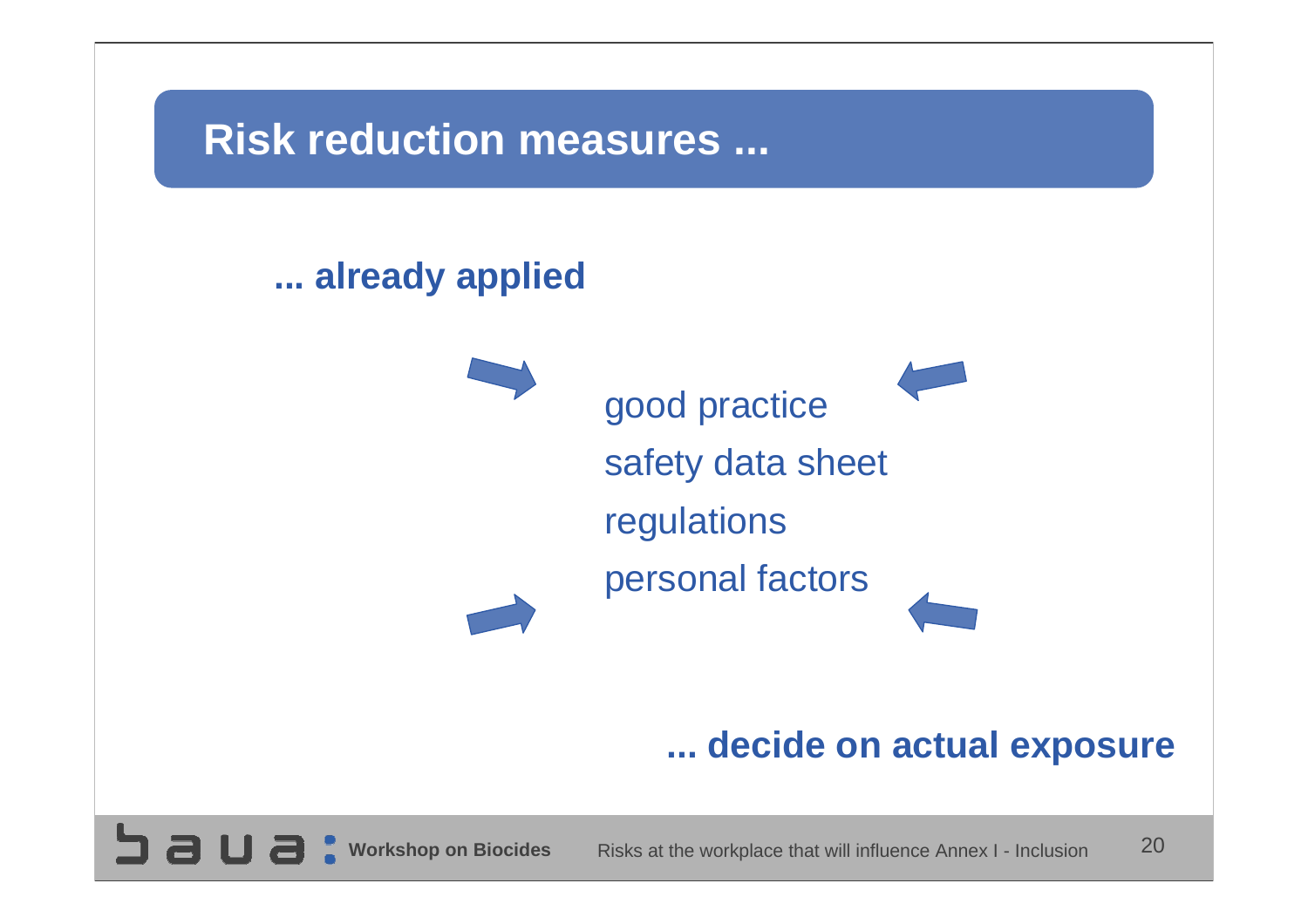# **Example**



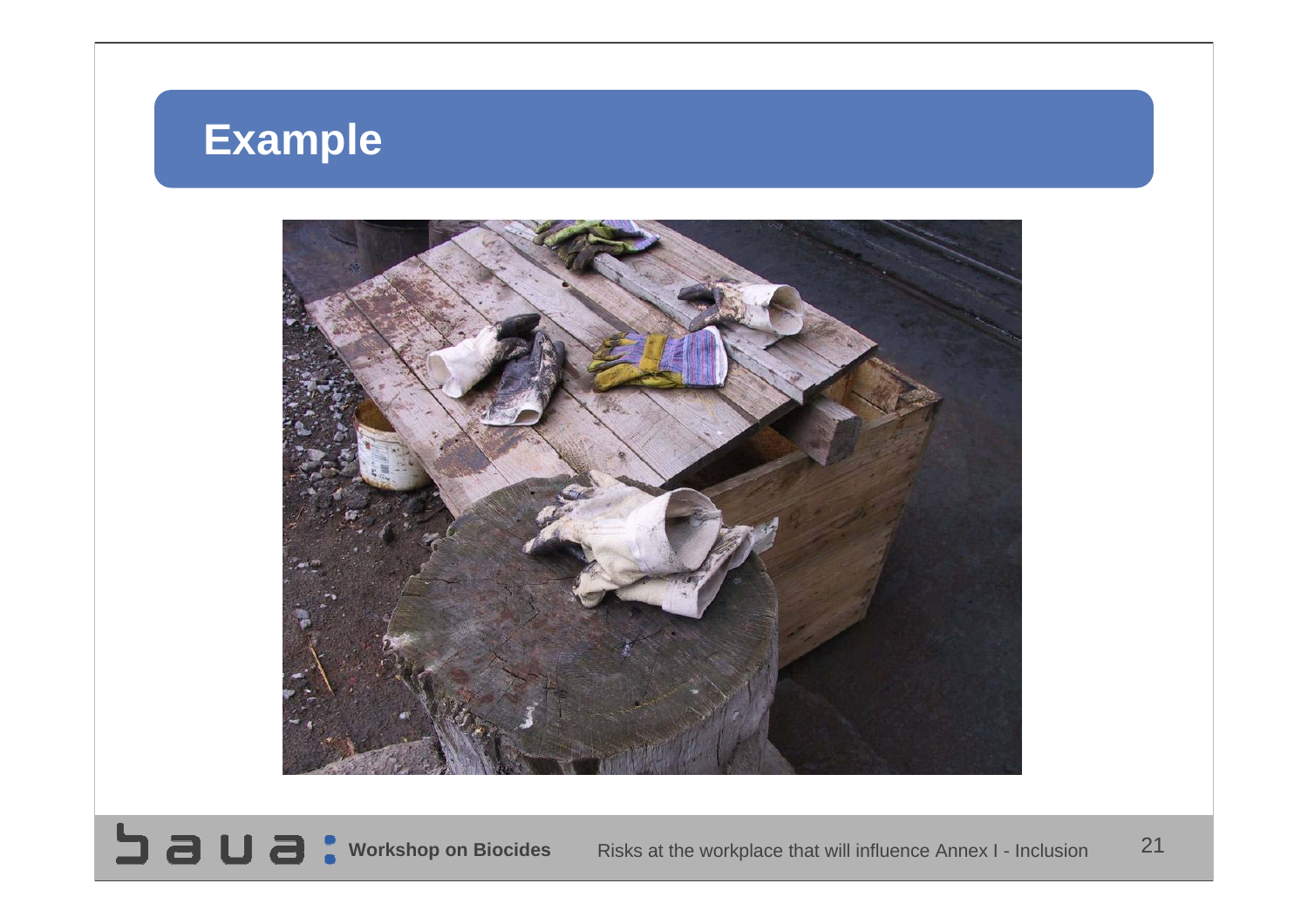### **Additional measures**

#### **potential exposure**

measures as already applied

#### **actual exposure**

if concern

**SUSC** 

#### **additional measuresto reduce exposure**

**S** ubstitution **T** echnique **O** rganisation **P** ersonal protection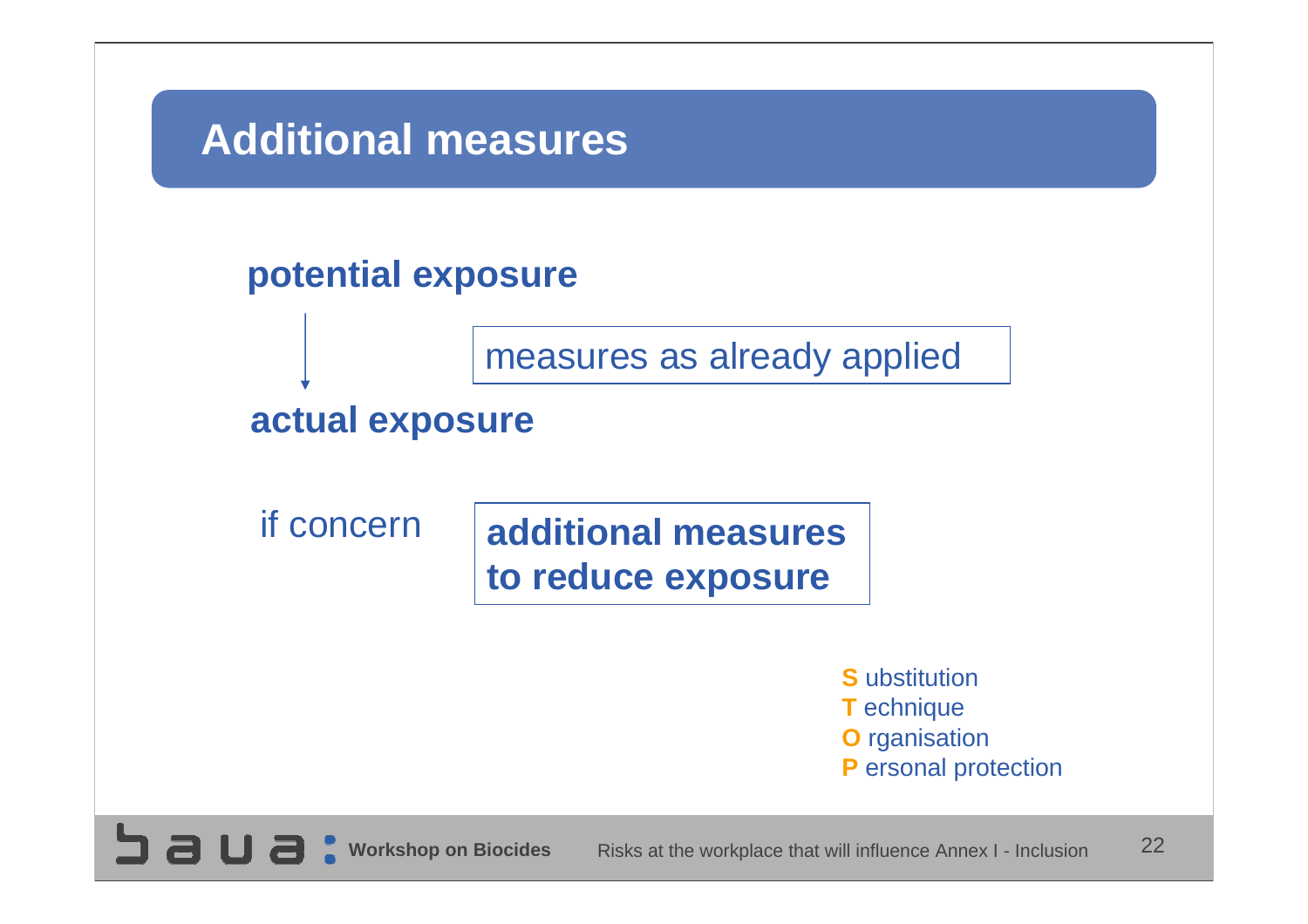## **Conditions as result of concern**

- **no annex I listing** (Diamin)
- 
- **(specialised) professional use only** (Anticoagulants)
- **to be used with applicator** (Al-phosphide)
- **intermittent period necessary** (Sulfurylfluoride)
- **daily change of gloves** (Dichlofluanid)

**SUBC**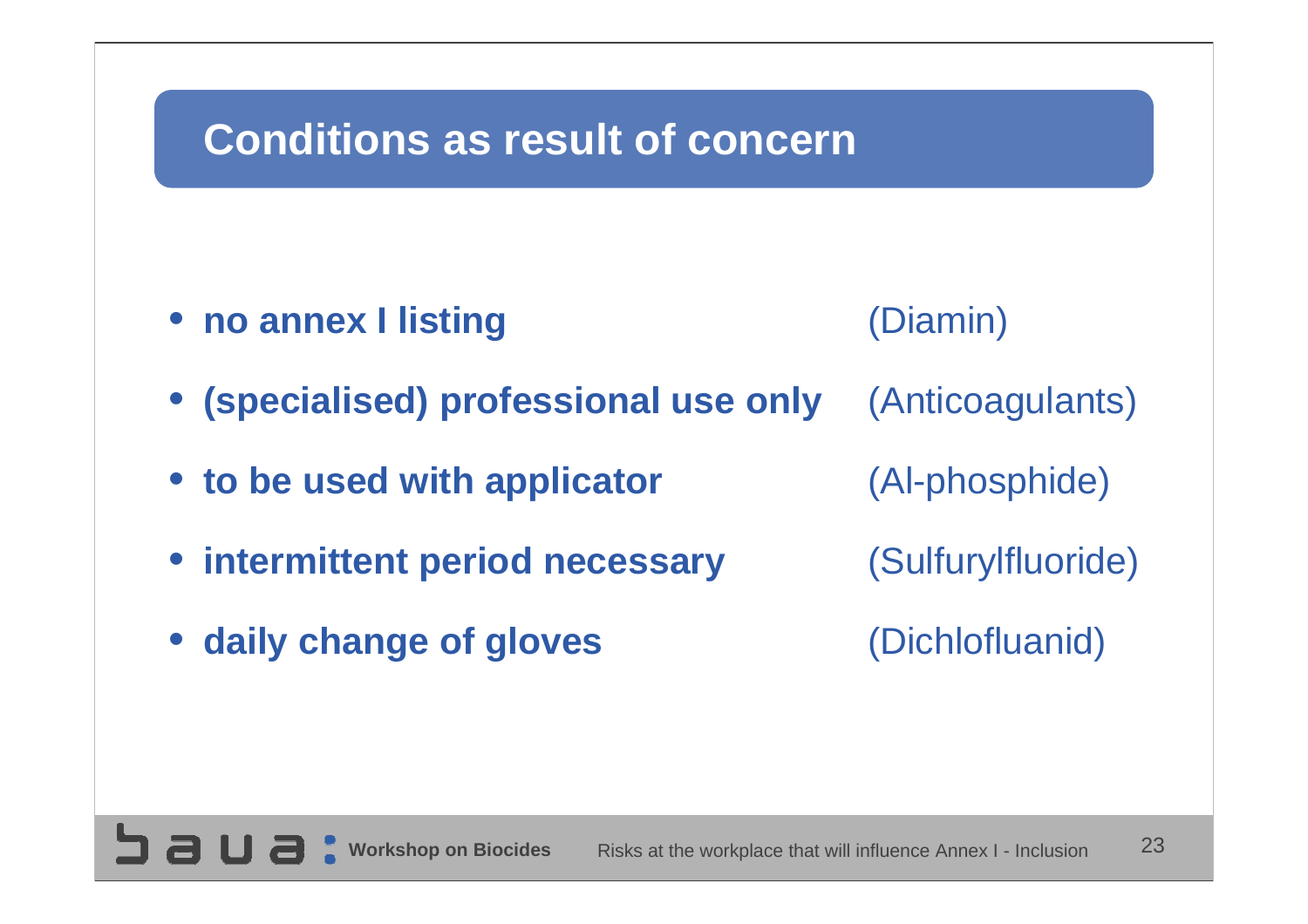# **Specific questions**  $*$  **measures**  $*$

- **which measures are already applied?**
- $\bullet$ **which protection factors shall be assigned?**
- $\bullet$ **how to deal with compliance?**
- $\bullet$ **which additional measures appear feasible?**
- 
- •••
-